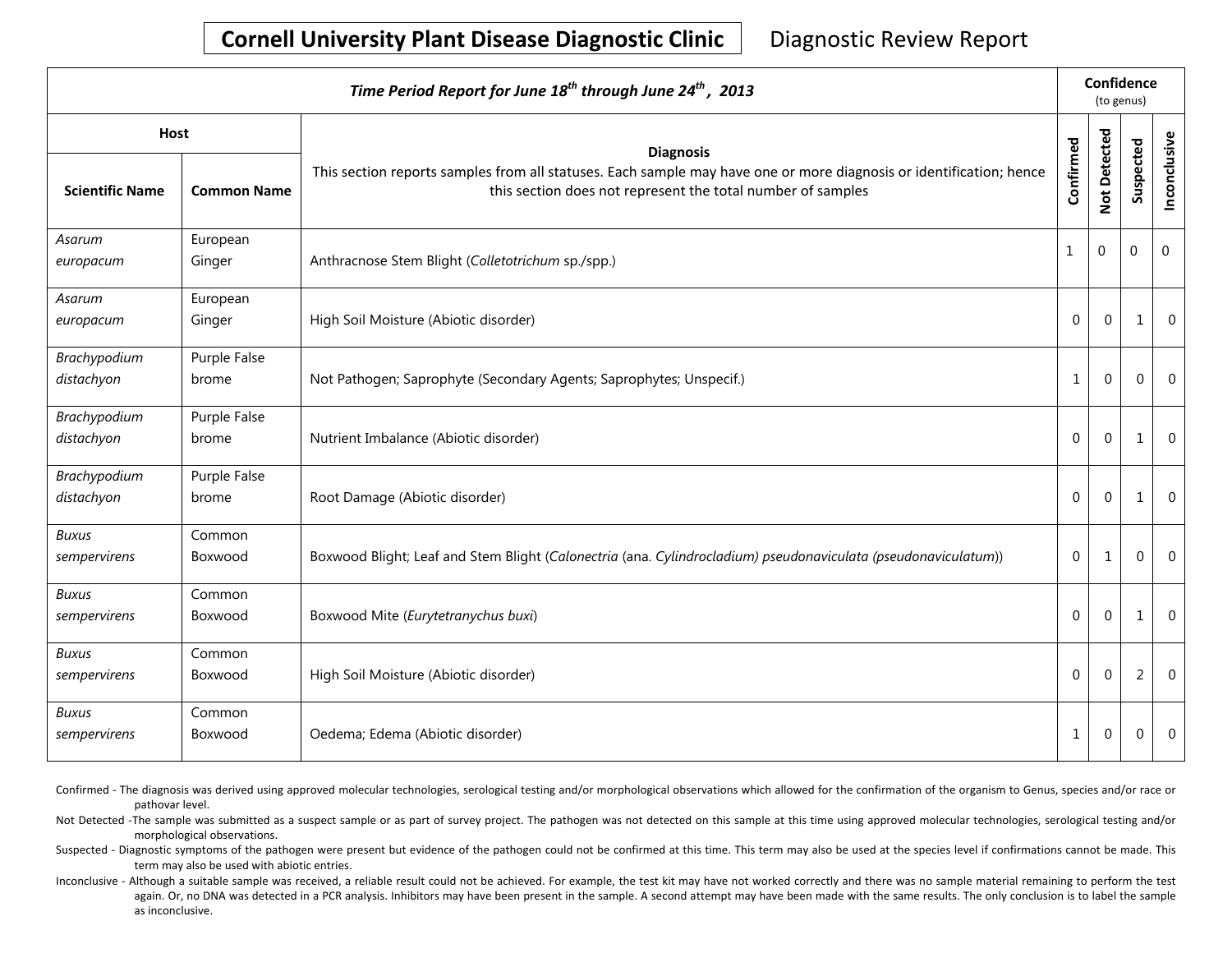| <b>Buxus</b><br>sempervirens   | Common<br>Boxwood               | Root Damage (Abiotic disorder)                                      | $\Omega$       | $\mathbf 0$      | 1              | $\overline{0}$ |
|--------------------------------|---------------------------------|---------------------------------------------------------------------|----------------|------------------|----------------|----------------|
| <b>Buxus</b><br>sempervirens   | Common<br>Boxwood               | Volutella Leaf Blight; Dieback (Volutella sp./spp.)                 | $\mathbf{1}$   | $\mathbf 0$      | $\Omega$       | $\overline{0}$ |
| Cornus alba<br>elegantissima   | Variegated Red<br>-twig dogwood | High Soluble Salt (Abiotic disorder)                                | $\mathbf 0$    | $\mathbf 0$      | 1              | $\overline{0}$ |
| Cornus alba<br>elegantissima   | Variegated Red<br>-twig dogwood | Not Pathogen; Saprophyte (Secondary Agents; Saprophytes; Unspecif.) | $\mathbf{1}$   | $\mathbf 0$      | $\Omega$       | $\overline{0}$ |
| Cryptomeria<br>japonica        | Japanese Cedar                  | Not Pathogen; Saprophyte (Secondary Agents; Saprophytes; Unspecif.) | $\mathbf{1}$   | $\mathbf 0$      | $\Omega$       | $\overline{0}$ |
| Cryptomeria<br>japonica        | Japanese Cedar                  | Unknown Abiotic Disorder (Abiotic disorder)                         | $\overline{0}$ | 0                | 1              | $\overline{0}$ |
| Cycas revoluta                 | Sago Palm                       | Nutritional Deficiency (Abiotic disorder)                           | 0              | $\boldsymbol{0}$ | $\mathbf{1}$   | $\mathbf 0$    |
| Cycas revoluta                 | Sago Palm                       | Scale Insects (Order homoptera)                                     | 1              | 0                | $\overline{0}$ | $\overline{0}$ |
| Cycas revoluta                 | Sago Palm                       | Sooty Mold (Unidentified Fungus)                                    | 1              | 0                | $\mathbf 0$    | $\mathbf{0}$   |
| <b>Impatiens</b><br>walleriana | Impatiens                       | Downy Mildew (Plasmopara obducens)                                  | $\overline{c}$ | $\mathbf 0$      | $\Omega$       | $\overline{0}$ |
| Juniperus sp./spp.             | Juniper                         | Juniper Scale (Carulaspis juniperi)                                 | 0              | 0                | $\mathbf{1}$   | $\mathbf 0$    |
| Juniperus sp./spp.             | Juniper                         | Not Pathogen; Saprophyte (Secondary Agents; Saprophytes; Unspecif.) | $\mathbf{1}$   | 0                | $\overline{0}$ | $\overline{0}$ |

Confirmed - The diagnosis was derived using approved molecular technologies, serological testing and/or morphological observations which allowed for the confirmation of the organism to Genus, species and/or race or pathovar level.

Not Detected -The sample was submitted as a suspect sample or as part of survey project. The pathogen was not detected on this sample at this time using approved molecular technologies, serological testing and/or morphological observations.

Suspected - Diagnostic symptoms of the pathogen were present but evidence of the pathogen could not be confirmed at this time. This term may also be used at the species level if confirmations cannot be made. This term may also be used with abiotic entries.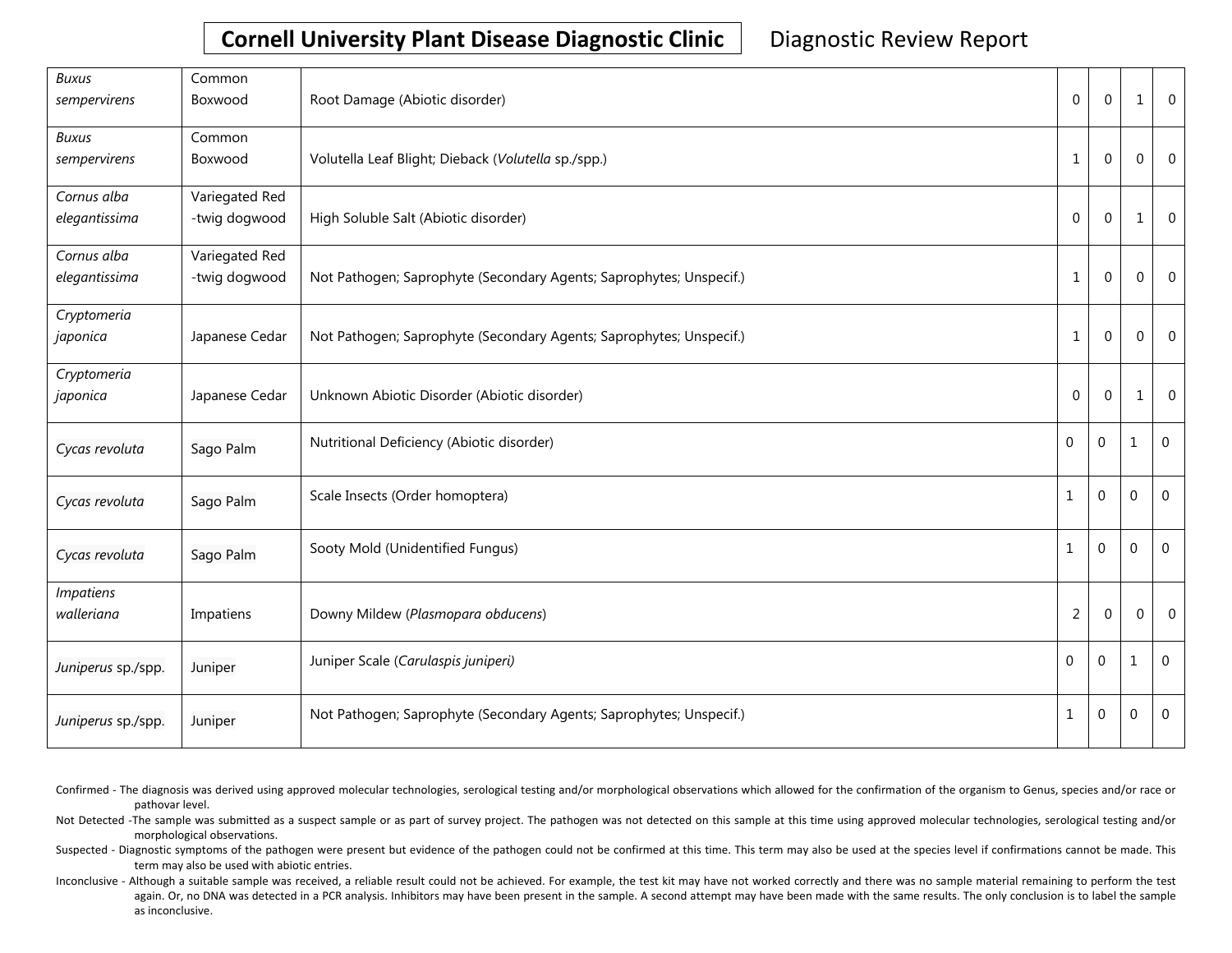| Juniperus sp./spp.             | Juniper               | Spider Mites (Family Tetranychidae)                                 | 1              | $\boldsymbol{0}$ | $\overline{0}$ | $\mathbf 0$    |
|--------------------------------|-----------------------|---------------------------------------------------------------------|----------------|------------------|----------------|----------------|
| Juniperus sp./spp.             | Juniper               | Transplant Shock; Stress (Abiotic disorder)                         | $\mathbf 0$    | $\pmb{0}$        | $\mathbf{1}$   | $\mathbf 0$    |
| Malus sp./spp.                 | Crabapple             | Additional Sample Requested (Identification Analysis)               | $\mathbf{1}$   | $\Omega$         | $\mathbf{0}$   | $\mathbf 0$    |
| Malus sp./spp.                 | Crabapple             | Powdery Mildew (Oidium sp./spp.)                                    | 1              | $\mathbf{0}$     | $\mathbf 0$    | $\overline{0}$ |
| Parthenocissus<br>tricuspidata | Boston Ivy            | Leaf Spot (Guignardia (Phyllosticta) bidwellii (ampelicida))        | $\mathbf{1}$   | $\Omega$         | $\mathbf 0$    | $\Omega$       |
| Picea abies                    | Norway Spruce         | Magnesium Deficiency (Abiotic disorder)                             | $\mathbf{0}$   | $\mathbf{0}$     | 1              | $\overline{0}$ |
| Picea abies                    | Norway Spruce         | Unspecified Pathology (Rhizosphaera sp./spp.)                       | $\mathbf{0}$   | $\Omega$         | 1              | $\overline{0}$ |
| Pinus strobus                  | Eastern White<br>pine | Cytospora Canker; Dieback (Cytospora sp./spp.)                      | $\mathbf{0}$   | 1                | $\overline{0}$ | $\overline{0}$ |
| Pinus strobus                  | Eastern White<br>pine | High pH Damage (Abiotic disorder)                                   | $\mathbf{0}$   | $\Omega$         | 1              | $\overline{0}$ |
| Pinus strobus                  | Eastern White<br>pine | Not Pathogen; Saprophyte (Secondary Agents; Saprophytes; Unspecif.) | $\overline{2}$ | $\mathbf 0$      | $\mathbf 1$    | $\mathbf 0$    |
| Pinus strobus                  | Eastern White<br>pine | Nutrient Imbalance (Abiotic disorder)                               | $\mathbf 0$    | $\boldsymbol{0}$ | $\mathbf{1}$   | $\Omega$       |
| Pinus strobus                  | Eastern White<br>pine | Root Damage (Abiotic disorder)                                      | 0              | $\boldsymbol{0}$ | $\mathbf{1}$   | 0              |

Confirmed - The diagnosis was derived using approved molecular technologies, serological testing and/or morphological observations which allowed for the confirmation of the organism to Genus, species and/or race or pathovar level.

Not Detected -The sample was submitted as a suspect sample or as part of survey project. The pathogen was not detected on this sample at this time using approved molecular technologies, serological testing and/or morphological observations.

Suspected - Diagnostic symptoms of the pathogen were present but evidence of the pathogen could not be confirmed at this time. This term may also be used at the species level if confirmations cannot be made. This term may also be used with abiotic entries.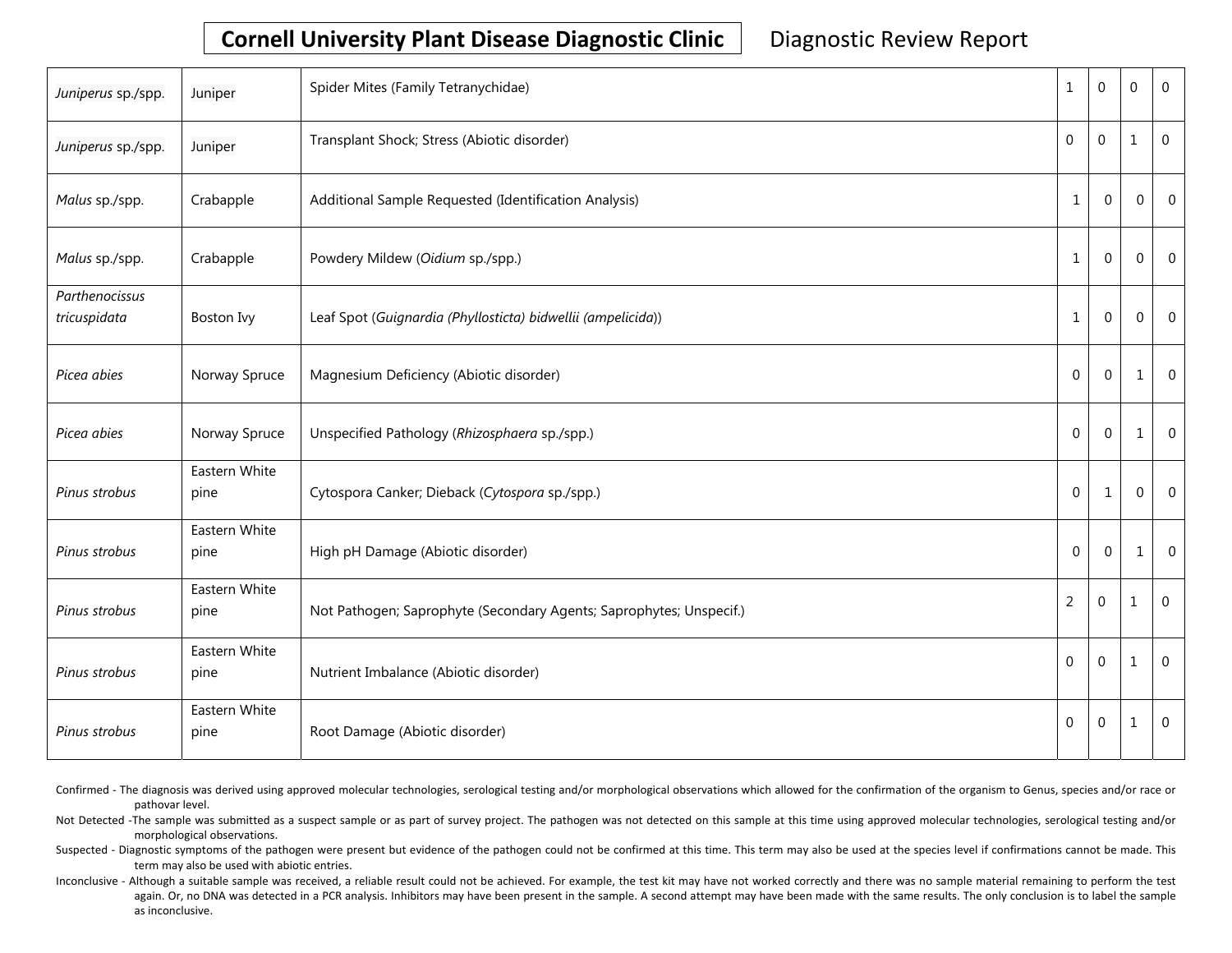| Quercus falcata   | Red Oak | Additional Sample Requested (Identification Analysis)               | $\mathbf{1}$     | $\mathbf 0$    | 0              | $\mathbf 0$    |
|-------------------|---------|---------------------------------------------------------------------|------------------|----------------|----------------|----------------|
| Quercus falcata   | Red Oak | Leaf Spot (Tubakia sp./spp.)                                        | $\mathbf 0$      | $\mathbf 0$    | $\mathbf{1}$   | $\mathbf 0$    |
| Quercus palustris | Pin Oak | High pH Damage (Abiotic disorder)                                   | $\boldsymbol{0}$ | $\mathbf{0}$   | 1              | $\overline{0}$ |
| Quercus palustris | Pin Oak | Not Pathogen; Saprophyte (Secondary Agents; Saprophytes; Unspecif.) | $\mathbf{1}$     | $\mathbf{0}$   | $\Omega$       | $\overline{0}$ |
| Quercus palustris | Pin Oak | Nutrient Imbalance (Abiotic disorder)                               | 0                | $\mathbf{0}$   | 1              | $\overline{0}$ |
| Quercus sp.       | Oak     | Not Pathogen; Saprophyte (Secondary Agents; Saprophytes; Unspecif.) | $\mathbf 1$      | $\mathbf{0}$   | $\mathbf{0}$   | $\overline{0}$ |
| Quercus sp.       | Oak     | Root Damage (Abiotic disorder)                                      | $\boldsymbol{0}$ | $\mathbf 0$    | 1              | $\mathbf 0$    |
| Quercus sp.       | Oak     | Tatters (Abiotic disorder)                                          | 0                | $\mathbf{0}$   | 1              | $\overline{0}$ |
| Taxus sp./spp.    | Yew     | High Soil Moisture (Abiotic disorder)                               | $\Omega$         | $\mathbf{0}$   | 1              | $\Omega$       |
| Taxus sp./spp.    | Yew     | Nutrient Imbalance (Abiotic disorder)                               | $\mathbf{0}$     | $\mathbf{0}$   | 1              | $\overline{0}$ |
| Taxus sp./spp.    | Yew     | Sooty Mold (Unidentified Fungus)                                    | 1                | $\mathbf 0$    | $\overline{0}$ | $\overline{0}$ |
| Taxus sp./spp.    | Yew     | Taxus Mealybug (Dysmicoccus wistariae)                              | $\Omega$         | $\Omega$       | 1              | $\Omega$       |
| Tsuga sp./spp.    | Hemlock | Not Pathogen; Saprophyte (Secondary Agents; Saprophytes; Unspecif.) | $\mathbf 1$      | $\overline{0}$ | 0              | $\overline{0}$ |
| Tsuga sp./spp.    | Hemlock | Root Damage (Abiotic disorder)                                      | 0                | $\pmb{0}$      | 1              | $\overline{0}$ |

Confirmed - The diagnosis was derived using approved molecular technologies, serological testing and/or morphological observations which allowed for the confirmation of the organism to Genus, species and/or race or pathovar level.

Not Detected -The sample was submitted as a suspect sample or as part of survey project. The pathogen was not detected on this sample at this time using approved molecular technologies, serological testing and/or morphological observations.

Suspected - Diagnostic symptoms of the pathogen were present but evidence of the pathogen could not be confirmed at this time. This term may also be used at the species level if confirmations cannot be made. This term may also be used with abiotic entries.